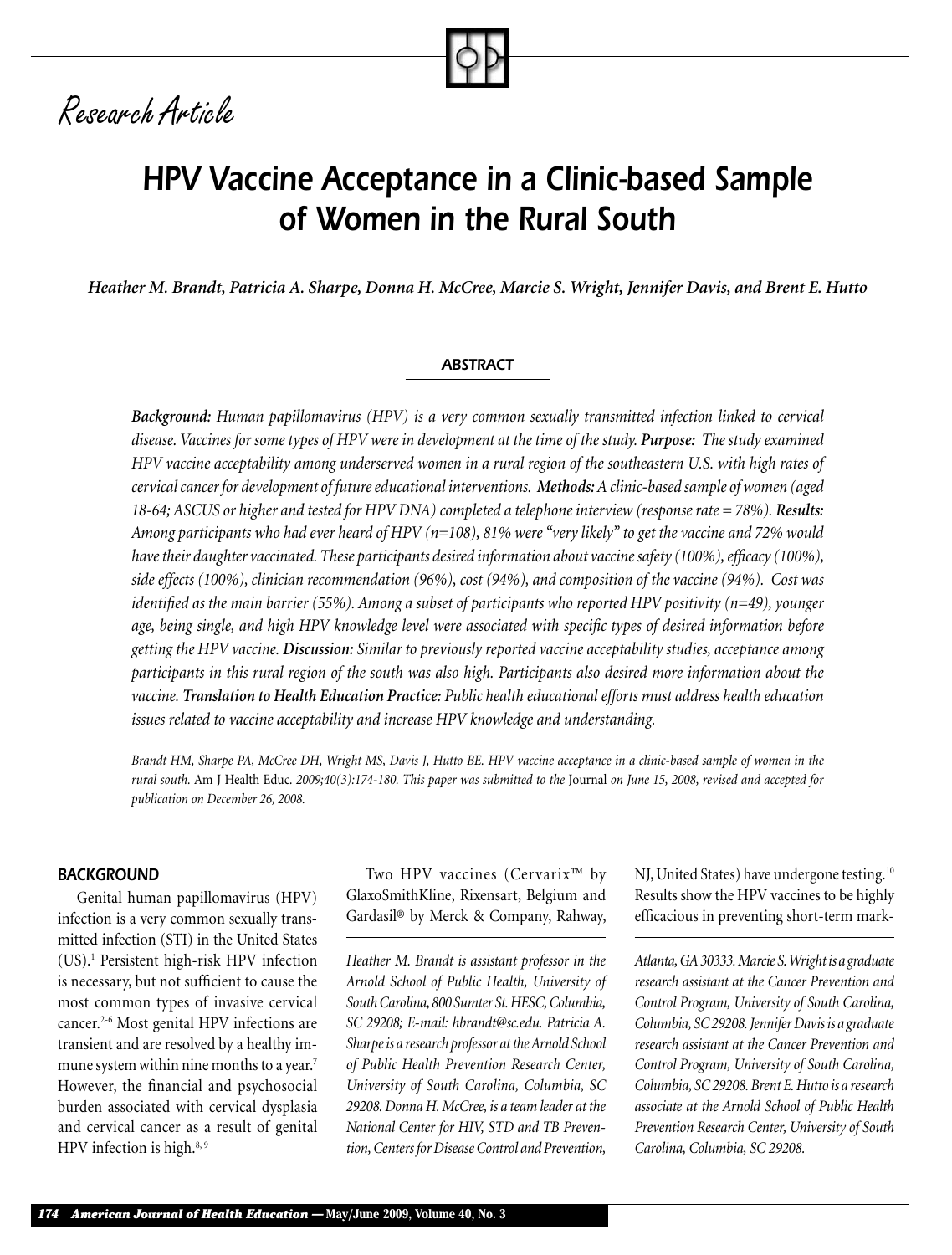ers of cervical disease and genital warts.<sup>10-15</sup> Merck & Company, Inc. recently (June 2006) received FDA licensure for its HPV vaccine, Gardasil®, which is a prophylactic, quadrivalent vaccine for two types of high-risk HPV (16 and 18) and two types of low-risk HPV (6 and 11).16 These types are responsible for 90% of genital warts worldwide and found in 70% of cervical cancers.<sup>10, 17</sup> The CDC Advisory Committee on Immunization Practices (ACIP), which issues recommendations on vaccine administration in the U.S., recently recommended that the newly licensed vaccine be routinely given to girls when they are 11-12 years old.<sup>16</sup> The ACIP recommendation also allows for vaccination of girls beginning at nine years of age and catch up doses in females 13-26 years old.<sup>16</sup>

Recommendations for administering the vaccine to adolescent girls and young women have changed the target audience for cervical cancer prevention and control efforts to include parents, adolescents and pediatricians, in addition to gynecologists and primary care providers, who have been involved for years in cervical cancer screening efforts.18 The success of HPV vaccines lies in the acceptability of the vaccine by the target audience as well as the ability of the public health and medical systems to deliver the vaccine effectively, which is a continued source of discussion.15, 19-30 In South Carolina, rates of cervical cancer are high and innovations, such as HPV vaccines, have the potential to decrease mortality in the long term.<sup>31, 32</sup>

Recent findings have shown relatively high levels of acceptance of HPV vaccines pre- and post-approval of the first vaccine, Gardasil®.<sup>26, 33-43</sup> Acceptance of existing vaccines appears to be determined, in part, by: (1) health beliefs (e.g., perceived susceptibility to the disease, beliefs about disease severity, confidence in the benefits of immunization and minimization of the potential barriers to immunization); (2) vaccine characteristics (e.g., efficacy, safety); and (3) barriers to obtaining vaccination (e.g. cost, transportation problems, ability to link to resources).26, 42, 43 Public health strategies can be applied to address these influences on HPV vaccine acceptability; therefore, these factors are applicable in HPV vaccine educational programs and cervical cancer prevention messages. In addition, messages must be culturally-appropriate and literacyappropriate to resonate with underserved populations of women who are at increased risk of cervical cancer.18, 44

## *PURPOSE*

Intention to capitalize on an innovation, such as the HPV vaccine, to prevent a disease outcome presents an opportunity to explore factors affecting acceptance. Health behavior theories and models, such as the theory of planned behavior and diffusion of innovations, examine intention and receptivity to innovation.45, 46 Prior to the approval and clinical availability of an HPV vaccine, this study examined vaccine acceptability by virtue of future intention among women seeking care at partnering primary care clinics in a rural region of South Carolina. This study was to identify salient issues regarding a potential vaccine's acceptability and intended uptake, desired information and potential barriers. It was part of a multi-site CDC-funded study to measure the impact of an HPV diagnosis on women and guide development of HPV educational messages. Results from the vaccine acceptability portion of the study in South Carolina are reported here.

## *METHODS*

Participants were identified and approached for participation in this study by health care providers at seven federallyfunded, primary health care clinics in a rural region of South Carolina. The clinics are located in a region where the population is poor (e.g., 23% of families with children are below federal poverty level), has low educational attainment (e.g., 19% have less than 9th grade), is approximately 42% minority (predominantly African American), and has low levels of literacy (e.g., 73% at the lowest two levels of literacy).47-49 The state of South Carolina ranks third highest in cervical cancer incidence and eighth highest in cervical cancer mortality nationally.<sup>31, 50</sup> This rural region of South Carolina has the highest cervical cancer incidence rate, 15.27 per 100,000, of all nine state health regions. $31,50$ 

Health care professionals (most commonly nurses) at each of the participating clinics determined eligibility. Women were eligible to participate if they were between the ages of 18-64 years, English speaking with no cognitive impairments, had received an abnormal Pap result and been tested for HPV within the previous 120 days, and had been informed of their test results by clinic staff. Health care professionals at the clinics informed eligible women about the study by in person or telephone contact. Informed consent was obtained in person from interested, eligible women. The names and contact information of eligible women who provided informed consent were transferred to a contracted, professional survey research firm to conduct a telephone interview. The study was approved by the Institutional Review boards at the CDC, University of South Carolina, and participating clinics.

between September 2003 and January 2005, 206 participants completed a telephone interview about their knowledge, beliefs and experiences with abnormal Pap test results and HPV (Table 1). Trained interviewers at the professional survey firm contacted women within 30 days of the woman's consent to participate in the phone interview. The average time to complete the interview was 23.4 minutes (SD=6.6). Each participant received a money order for \$10 and a thank-you letter by mail upon completion of the interview.

#### *Measures*

A questionnaire of 88 items was developed based on formative research and consultation with other investigators involved in the CDC initiative.<sup>51,52</sup> The questionnaire included items on participant characteristics, HPV knowledge, sexual history, emotional health, spirituality, and vaccine acceptability and intended future uptake, which is the focus of this manuscript. Results from previous research conducted with this population revealed that about half of the women who were high-risk HPV-positive were unaware of their HPV status, despite having been in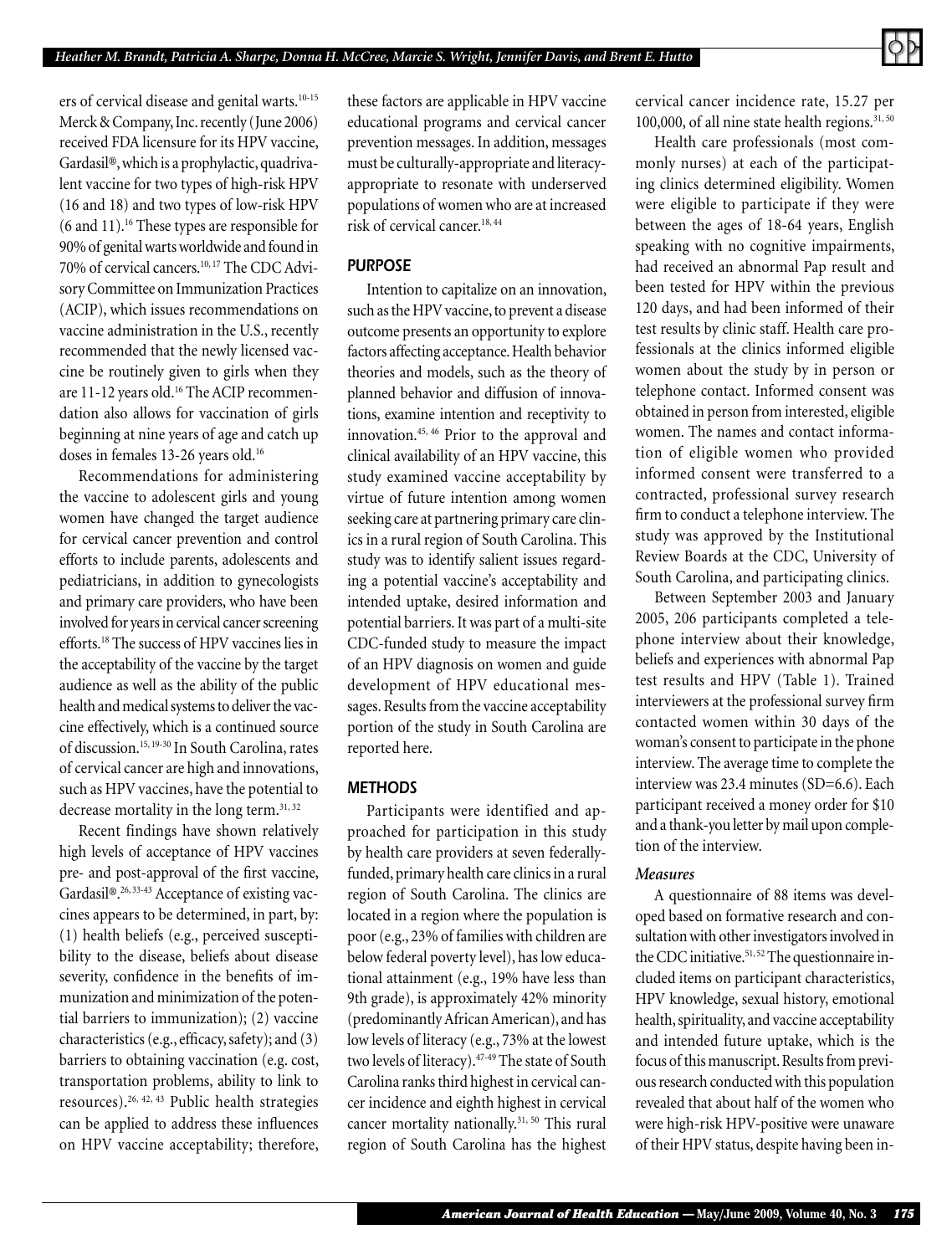formed of their test results at the clinic they attended.52 To avoid asking women who were unaware of their HPV-positive status questions about HPV, a series of initial screening questions was included to determine if the woman had ever heard of HPV, was aware of having had an abnormal Pap test result, and could recall being told by her health care provider that she had HPV. Only participants who reported "Yes" to having ever heard of HPV (n=108; 52% of total sample) were asked four vaccine acceptability topic areas related to "self"-acceptability (future intention to get the vaccine), "parent" acceptability (future intention to vaccinate a child), HPV vaccine information needs, and potential barriers to getting the HPV vaccine. The four topic areas were:

• Self-acceptability: How likely is it that you would get a vaccine that prevents some HPV infections? (4-point scale: very likely, somewhat likely, somewhat unlikely, very unlikely).

• HPV vaccine information needs: What would you want to know about the HPV vaccine before you made a decision to get the vaccine? ("Yes," "No," "Don't Know" to 10 items).

• Potential barriers: What do you think would stop you from getting the HPV vaccine? ("Yes," "No," "Don't Know" to 8 items).

• Parent-acceptability: If you are a parent or became a parent of a daughter, how likely is it that you would have your teenage daughter vaccinated against HPV? (4-point scale: very likely, somewhat likely, somewhat unlikely, very unlikely).

## *Data Analysis*

Descriptive statistics were used to analyze participants' HPV vaccine acceptability (SAS® Statistical Software 9.1, Cary NC). After descriptive analyses, bivariate associations between participant characteristics and the four vaccine items were examined. Chi square  $(\chi^2)$  analyses were conducted to determine the associations between each of the four vaccine items and participant characteristics (Table 1). Next, bivariate associations between participant characteristics and the four vaccine items were examined

among a subsample of participants who self-reported HPV positive and reported ever hearing of HPV (n=49).

## *RESULTS*

## *Participant Characteristics*

Of 265 women who signed the informed consent form to participate, 78% (n=206) completed the telephone interview, 18% (n=37) could not be reached within the specified time period of 30 days,  $8\%$  (n=16) could not be reached due to non-working phone numbers, 2% (n=4) did not participate for other reasons, and  $\langle 1\% \rangle$  (n=2) refused and decided not to participate. The main focus of this analysis is on the 108 participants who had previously heard of HPV and answered the vaccine-related items on the questionnaire.

Participants reported their age, race, ethnicity, relationship status, education level, health insurance status, and HPV status and answered 18 true/false items on HPV infection. Participants were characterized as "high HPV knowledge" if they answered 10 or more items correctly and "low HPV knowledge" if they answered 9 or fewer correctly. Table 1 provides descriptive information for the 108 participants who had previously heard of HPV.

#### *Descriptive Results*

In response to the self-acceptability question, "How likely is it that you would get a vaccine that prevents HPV infection?," 81% (n=86) of women indicated that they would be very likely to get the vaccine,  $11\%$  (n=12) somewhat likely, 5% (n=5) somewhat unlikely, and 3% (n=3) unlikely.

In response to the "parent"-acceptability question, "If you are a parent or became a parent of a daughter, how likely is it that you would have your teenage daughter vaccinated against HPV?," 72% (n=78) of participants indicated that they would be very likely to have their daughter vaccinated, 12% (n=13) somewhat likely, 5% (n=5) somewhat unlikely, 6% (n=7) unlikely, and 5% (n=5) don't know.

Participants responded to a list of 10 types of information they might want prior to making a decision about getting an HPV vaccine (Table 2). The top three pieces of information, desired by 100% (n=108) of the women responding were: "how safe it is," "how it works" and "what the side effects are."

Participants responded to a list of eight potential barriers to getting the vaccine (Table 3). The top barrier to getting a vaccine (55%; n=59 of women responding) was cost.

#### *Results from Bivariate Analyses*

Results from the bivariate analyses for the women who had ever heard of HPV (n=108) examining the associations between vaccine items of which there were six total and six participant characteristics, including overall HPV knowledge, showed no statistically significant associations. Results from the bivariate analyses examining the associations between six participant characteristics and the 11 items from the four vaccine topic areas in participants who both self-reported HPV positive and reported ever hearing of HPV (n=49) showed two statistically significant associations regarding desired information about the HPV vaccine. Regarding what participants would want to know before getting the vaccine, younger participants (aged 18-29; 82.1%) were significantly more likely to answer "yes" to "if family thinks you should get it" $(\chi^2=14.749; P=0.0006)$  than those in other age groups (33.3% for aged 30-50; 16.7% for aged 51-64). Results among younger participants (aged 18-29; 32.1%) also showed borderline significance "if friends think you should get it"  $(\chi^2=9.267;$ P=0.0547) than those in other age groups (26.7% for aged 30-50; 0.0% for aged 51-64). Additionally, participants who were "single" (85.7%) were significantly more likely to answer "yes" to "if family thinks you should get it"  $(\chi^2=11.912; P=0.0026)$  than those in other relationship status categories (30.8% for "married"; 43.8% for "other"). Finally, participants with "high" HPV knowledge scores (97.0%) were more likely to answer "yes" to "what the vaccine is made of"  $(χ²=6.599; P=0.0369)$  than those with "low" HPV knowledge scores (82.4%).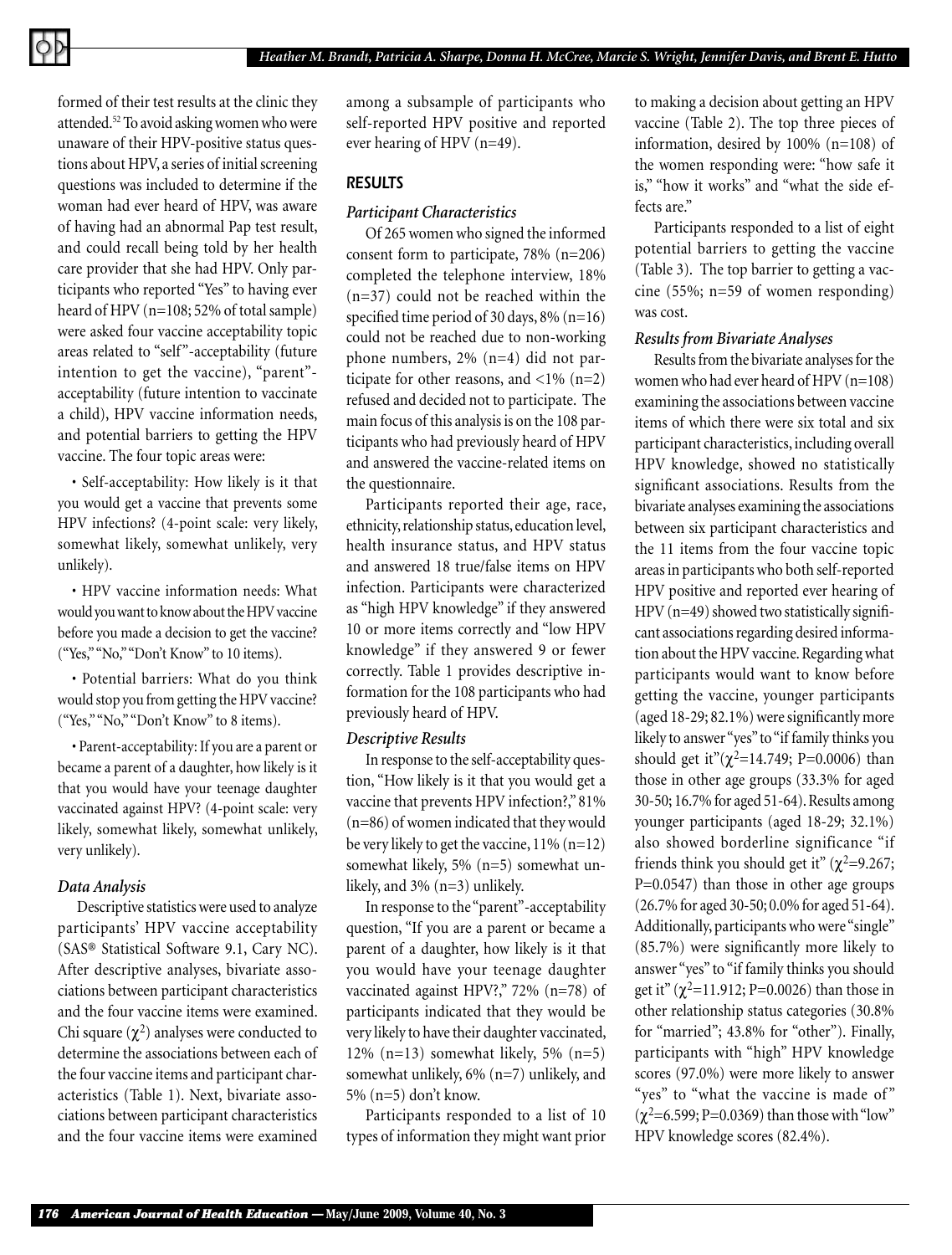| Table 1. Characteristics of Participants                                                                                     |                                  |                          |                          |                                   |  |  |  |
|------------------------------------------------------------------------------------------------------------------------------|----------------------------------|--------------------------|--------------------------|-----------------------------------|--|--|--|
|                                                                                                                              | <b>Total Sample</b><br>$(n=206)$ |                          |                          | Ever Heard of<br>HPV ( $n=108$ )* |  |  |  |
| Characteristic                                                                                                               | n                                | $\frac{0}{0}$            | n                        | $\%$                              |  |  |  |
| Age<br>18-29<br>30-50<br>$51 - 64$                                                                                           | 56<br>91<br>59                   | 27<br>44<br>29           | 40<br>42<br>24           | 38<br>40<br>23                    |  |  |  |
| Race<br>African American<br>Caucasian<br>Other race                                                                          | 139<br>59<br>8                   | 67<br>29<br>4            | 70<br>37<br>1            | 65<br>34<br>1                     |  |  |  |
| Relationship Status<br>Single/Never Married<br>Never Married Living with Partner<br>Married<br>Separated/Divorced<br>Widowed | 58<br>17<br>73<br>44<br>14       | 28<br>8<br>35<br>21<br>7 | 35<br>8<br>37<br>23<br>5 | 32<br>7<br>34<br>21<br>5          |  |  |  |
| Level of Education<br>Less than High School<br>High School Diploma<br>Some College/College Degree                            | 83<br>63<br>60                   | 40<br>31<br>29           | 33<br>33<br>42           | 31<br>31<br>39                    |  |  |  |
| Ever Heard of HPV*<br>Yes<br>No                                                                                              | 108<br>98                        | 52<br>48                 | 108<br>0                 | 100<br>0                          |  |  |  |
| HPV Status (Clinic-Reported)<br>High-risk positive<br>Low-risk positive only<br>No HPV<br>Unknown                            | 60<br>14<br>102<br>30            | 29<br>7<br>50<br>15      | 39<br>10<br>43<br>16     | 36<br>9<br>40<br>15               |  |  |  |
| HPV Status (Self-Reported)<br>Positive<br>Negative                                                                           | 50<br>156                        | 24<br>76                 | 49<br>58                 | 46<br>54                          |  |  |  |
| HPV Knowledge*<br>High (10-18 correct)<br>Low (0-9 correct)                                                                  |                                  |                          | 57<br>51                 | 53<br>47                          |  |  |  |
| * Only the 108 participants who have ever heard of HPV were asked the HPV knowledge items.                                   |                                  |                          |                          |                                   |  |  |  |

† Please note that some percentages may not equal 100 due to rounding.

## *DISCUSSION*

The findings from this study showed high levels of "self"- and "parent" acceptability and intended uptake of an HPV vaccine among this clinic-based sample of women in rural South Carolina. Little has been reported about HPV vaccine acceptability among women living in rural regions to date. Participants reported a desire for information about a vaccine, such as safety, efficacy and side effects, and stated that cost would be a major potential barrier to getting the vaccine. Therefore, public health educational efforts should include desired information as participants expressed interest in learning more from health care providers and other trusted sources, such as family members or friends. Study findings have implications that are generally consistent with previously published research on HPV vaccine acceptability (both pre- and post-availability of the vaccine).15, 19-26 27-30, 42, 53

As previously documented, cervical cancer is a prime candidate for an immunization program.30, 54 The primary public health goals behind the HPV vaccine are to reduce the incidence of cervical cancer and its precursor lesions, thus also reducing cervical cancer mortality. Widespread acceptance of HPV vaccines is likely to lend enormous health benefits by decreasing morbidity and mortality associated with the specific types of HPV included in the vaccine.<sup>19</sup> Savings in health care expenditures (including treatments for genital warts), pre-invasive cervical lesions, and cervical cancer would also be considerable.<sup>8, 9, 30, 55</sup>

Addressing noted barriers to accessing the vaccine and providing necessary educational information will be essential to facilitating the uptake of the vaccine, as shown in this study. Barriers, such as cost, may be more prominent in rural populations due to geographic isolation and limited access to preventive health care services. As such, public health planning efforts should be mindful of barriers specific to rural populations. Further, given the relatively low levels of HPV knowledge among participants, attention to reading grade level of messages and format of materials are important to facilitate informed decision making.

## *Limitations*

This study has several limitations. The observed associations were not much different from chance findings. Information on HPV vaccine acceptability was gathered from a clinic-based sample of adult women in a rural region of South Carolina in a hypothetical context before an HPV vaccine was available. In addition, the study sample may have been biased favorably to an HPV vaccine because they had experiences with cervical dysplasia and HPV. The participants were from a clinic-based sample of women who had already accessed care, received cervical cancer screening, and some had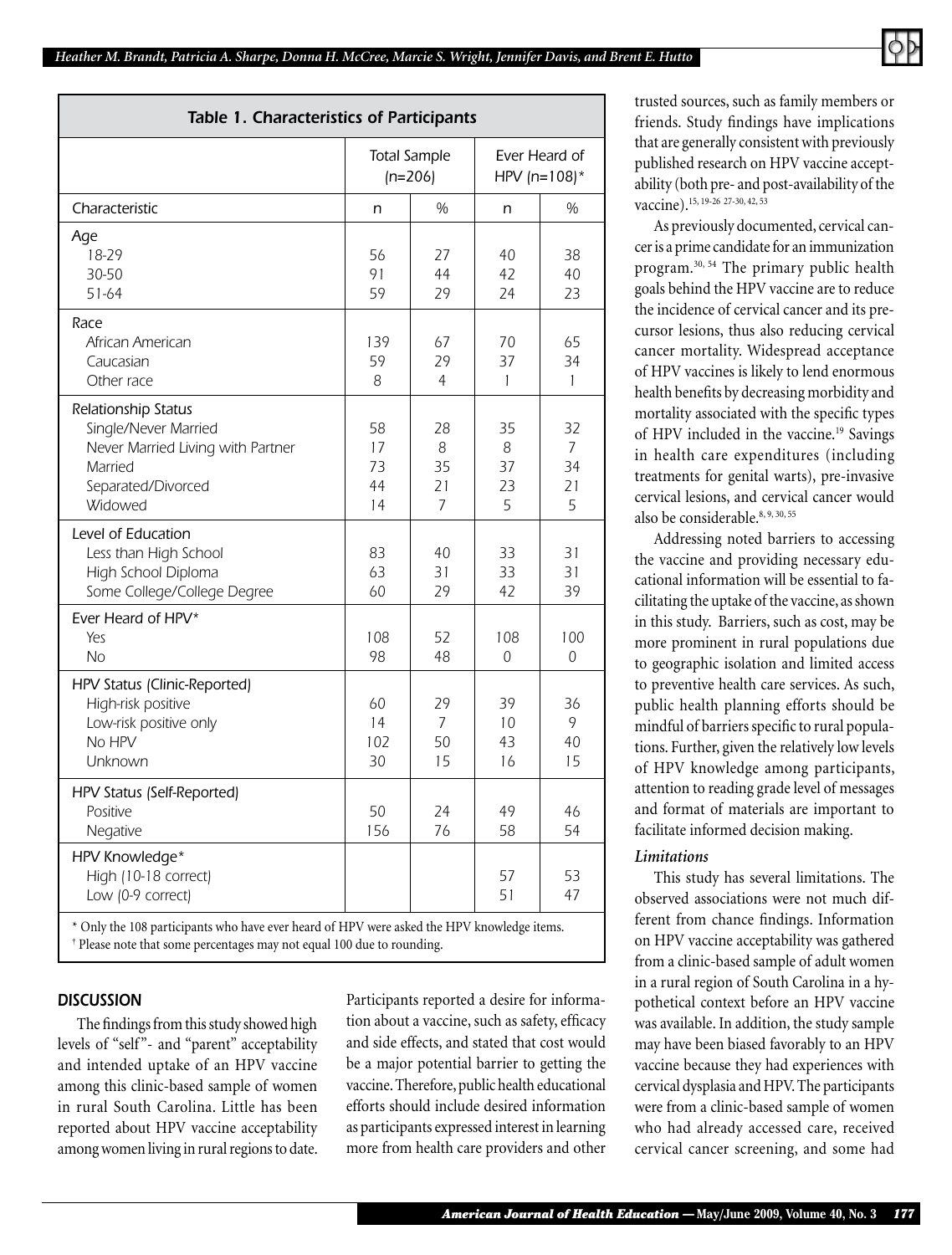| Table 2. Desired Information about HPV Vaccine among Participants Who Have Ever Heard of HPV (n=108) <sup>†</sup> |     |               |          |               |                          |                          |  |
|-------------------------------------------------------------------------------------------------------------------|-----|---------------|----------|---------------|--------------------------|--------------------------|--|
| What would you want to know about the HPV vaccine<br>before you made a decision to get the vaccine?               | Yes |               | No.      |               | Don't Know               |                          |  |
|                                                                                                                   | n   | $\frac{0}{0}$ | n        | $\frac{0}{0}$ | n                        | $\frac{0}{0}$            |  |
| How safe it is                                                                                                    | 108 | 100           | $\Omega$ | $\Omega$      | $\Omega$                 | $\Omega$                 |  |
| How well vaccine works                                                                                            | 108 | 100           | $\Omega$ | $\Omega$      | 0                        | 0                        |  |
| What the side effects are                                                                                         | 108 | 100           | $\Omega$ | $\Omega$      | $\Omega$                 | $\Omega$                 |  |
| If health care provider thinks you should get it                                                                  | 104 | 96            | 3        | 3             |                          |                          |  |
| How much it costs                                                                                                 | 102 | 94            | 5        | 5             |                          |                          |  |
| What the vaccine is made of                                                                                       | 101 | 94            | 5        | 5             | 2                        | $\overline{\phantom{a}}$ |  |
| If other people are getting it                                                                                    | 82  | 76            | 25       | 23            |                          |                          |  |
| If it hurts                                                                                                       | 81  | 75            | 25       | 23            | $\overline{\phantom{a}}$ | $\overline{\phantom{a}}$ |  |
| If family thinks you should get it                                                                                | 51  | 47            | 57       | 53            | $\Omega$                 | 0                        |  |
| If friends think you should get it                                                                                | 21  | 19            | 86       | 80            |                          |                          |  |
| <sup>†</sup> Please note that percentages may not equal 100 due to rounding.                                      |     |               |          |               |                          |                          |  |

| Table 3. Barriers to Getting HPV Vaccine among Participants Who Have Ever Heard of HPV |    |      |     |      |    |            |  |  |
|----------------------------------------------------------------------------------------|----|------|-----|------|----|------------|--|--|
| What do you think would stop you from getting the                                      |    | Yes  |     | No.  |    | Don't Know |  |  |
| HPV vaccine?                                                                           | n  | $\%$ | n   | $\%$ | n  | $\%$       |  |  |
| How much it costs to get the vaccine                                                   | 59 | 55   | 41  | 38   | 8  |            |  |  |
| You don't think it will work                                                           | 24 | 22   | 67  | 62   | 17 | 16         |  |  |
| Fear of needles                                                                        | 14 | 13   | 93  | 86   |    |            |  |  |
| Fear of vaccines                                                                       | 12 |      | 91  | 84   | 5  | 5          |  |  |
| Going back for two shots over 4-6 months                                               | 10 | 9    | 93  | 86   | 5  | 5          |  |  |
| No time off to go to clinic                                                            | 9  | 8    | 96  | 89   | 3  | 3          |  |  |
| Transportation to the clinic                                                           | 8  |      | 97  | 90   | 3  | 3          |  |  |
| What people would think of you if you got it                                           | っ  |      | 105 | 97   |    |            |  |  |

heard of HPV. There are also limitations to reaching an underserved population by telephone, which may have influenced response rates. Finally, because the currently available prophylactic vaccine is recommended for females in a limited age range (ages 9-26), one of the questions, "How likely is it that you would get a vaccine that prevents HPV infection?" must be considered hypothetical for the majority of participants in the study, whose ages ranged from 18 to 64 years. However, in the future, the age range of the prophylactic vaccine may be expanded, and therapeutic vaccines may be introduced

which will be applicable to women outside the age range of 9-26 years.

## *TRANSLATION TO HEALTH EDUCATION PRACTICE*

Participants from this rural region of South Carolina reported that they desired specific information about the vaccine before making a decision to get it. Additionally, previous research with this population showed that their own health care provider is their most trusted source of information.<sup>51</sup> This finding underscores the importance of health care providers' recommendations as

part of health educational strategies. based on these findings, there seems to be a critical need for appropriate training for health care providers to develop skills to communicate effectively with patients about HPV and an HPV vaccine.<sup>18</sup> This might be especially true for providers who serve women with low income and low literacy levels residing in rural areas with high cervical cancer incidence and mortality rates.

This study also identified several potential barriers to obtaining the vaccine. Among underserved women, cost is often a prohibitive factor affecting health care seek-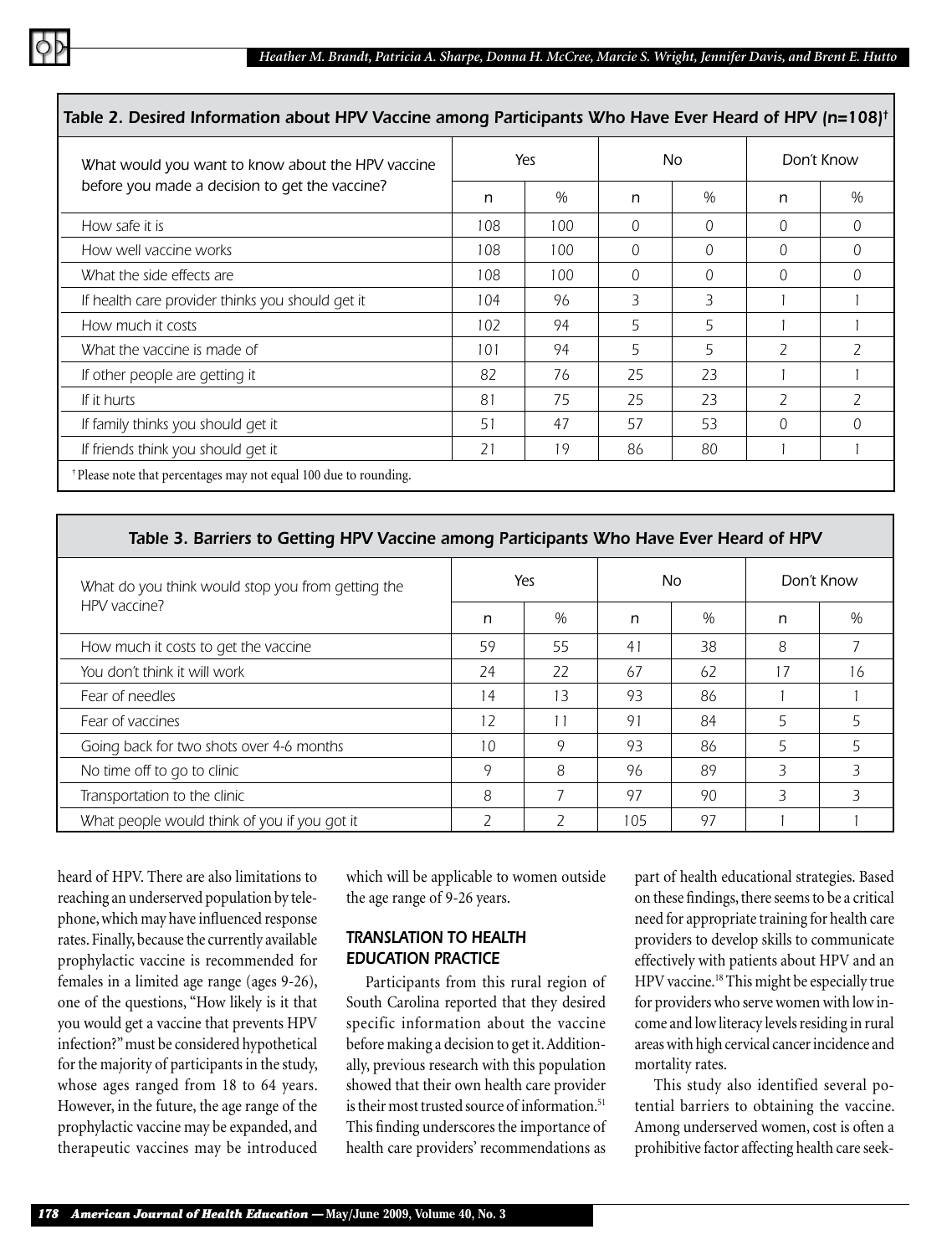ing behavior.32, 42, 56, 57 In this study, consistent with the literature, cost emerged as the most often-reported potential barrier. Manufacturers and providers, then, must consider methods for limiting cost, especially because those most affected by cervical cancer are often those with low income levels.<sup>32</sup> In this case, these are the same women who may be initiating vaccination for their daughters. Health educators must also be cognizant of cost as a factor. When communicating about the HPV vaccine, it will be essential to address cost and provide key linkages to free and reduced cost vaccination for those who desire vaccination for themselves and/ or their daughters.

Participants in this study indicated high levels of vaccine acceptability and intentions for future uptake. before making a decision to be vaccinated, the majority of participants desired information about an HPV vaccine, with the main themes being safety, efficacy, side effects, health care provider recommendation, cost, and the composition of the vaccine. Cost was identified as a major barrier to getting an HPV vaccine. Additionally, the influence of family was important for younger and/or single women in making a decision about whether to get the vaccine. both of these factors must be considered in public health educational efforts promoting the HPV vaccine. To be effective in achieving the goals of the HPV vaccine, public health educational efforts must address issues related to HPV vaccine acceptability and increase general HPV knowledge and understanding among all stakeholders, including patients and the general public, physicians, pharmacists and nurses. Engaging in these public health educational strategies will assist with future medical technological developments in the HPV field, and allow those most at risk and affected by cervical cancer to benefit from an HPV vaccine.

## *ACKNOwLEDGMENTS*

This project was supported under a cooperative agreement from the Centers for Disease Control and Prevention (CDC) through the Association of Schools of Public Health (ASPH) [Grant Number U36/

CCU300430-22] and as part of a Prevention Research Center funded by the CDC [Grant Number U48/CCU409664 (U48- DP-000051)]. The contents of this article are solely the responsibility of the authors and do not necessarily represent the official views of CDC or ASPH. The results presented in this paper were previously presented as a poster (P-156) at the  $23<sup>rd</sup>$  International Papillomavirus Conference in Prague, Czech Republic in September 2006.

## *REFERENCES*

1. Dunne EF, Markowitz LE. Genital human papillomavirus infection. *Clin Infect Dis*. 2006;43(5):624-629.

2. Ho GY, bierman R, beardsley L, et al. Natural history of cervicovaginal papillomavirus infection in young women. *N Engl J Med*. 1998;338(7):423-428.

3. Ho GY, burk RD, Klein S, et al. Persistent genital human papillomavirus infection as a risk factor for persistent cervical dysplasia. *J Natl Cancer Inst*. 1995;87(18):1365-1371.

4. Richardson H, Kelsall G, Tellier P, et al. The natural history of type-specific human papillomavirus infections in female university students. *Cancer Epidemiol Biomarkers Prev*. 2003;12(6):485-490.

5. Parkin DM, bray F, Ferlay J, et al. Global cancer statistics, 2002. *CA Cancer J Clin*. 2005;55(2):74-108.

6. Munoz N, Castellsague X, de Gonzalez Ab, et al. Chapter 1: HPV in the etiology of human cancer. *Vaccine*. 2006;24S3:S1-S10.

7. Stanley MA. Immunobiology of papillomavirus infections. *J Reprod Immunol*. 2001;52(1-2):45-59.

8. Lacey CJ, Lowndes CM, Shah KV. Chapter 4: burden and management of non-cancerous HPV-related conditions: HPV-6/11 disease. *Vaccine*. 2006;24 Suppl 3:S35-41.

9. Parkin DM, bray F. Chapter 2: The burden of HPV-related cancers. *Vaccine*. 2006;24 Suppl 3:S11-25.

10. Koutsky LA, Harper DM. Chapter 13: Current findings from prophylactic HPV vaccine trials. *Vaccine*. 2006;24 Suppl 3:S114-121.

11. Villa LL, Ault KA, Giuliano AR, et al. Immunologic responses following administration of a vaccine targeting human papillomavirus Types 6, 11, 16, and 18. *Vaccine*. 2006;24(27-28):5571-5583.

12. Koutsky LA, Ault KA, Wheeler CM, et al. A controlled trial of a human papillomavirus type 16 vaccine. *N Engl J Med*. 2002;347(21):1645-1651.

13. Villa L, Costa R, Petta CA, et al. Prophylactic quadrivalent human papillomavirus (types 6, 11, 16, and 18) L1 virus-like particle vaccine in young women: a randomised double-blind placebo-controlled multicentre phase II efficacy trial. *Lancet Oncol*. 2005;6(5):271-278.

14. Harper DM, Franco E, Wheeler C, et al. Efficacy of a bivalent L1 virus-like particle vaccine in prevention of infection with human papillomavirus types 16 and 18 in young women: a randomized controlled trial. *Lancet*. 2004;364(9447):1757-1765.

15. Lowy DR, Schiller JT. Prophylactic human papillomavirus vaccines. *J Clin Invest*. 2006;116(5):1167-1173.

16. Centers for Disease Control and Prevention. Quadrivalent Human Papillomavirus Vaccine: Recommendations of the Advisory Committee on Immunization Practices. *MMWR*. 2007;56:1-24.

17. Merck & Co. Inc. GARDASIL(R) [Quadrivalent Human Papillomavirus (Types 6, 11, 16, 18) Recombinant Vaccine]. Merck & Co., Inc. 2006:1-15.

18. Sherris J, Friedman A, Wittet S, et al. Chapter 25: Education, training, and communication for HPV vaccines. *Vaccine*. 2006;24 Suppl 3:S210-218.

19. Gonik b. Strategies for fostering HPV vaccine acceptance. *Infect Dis Obstet Gynecol*. 2006;2006:1-4.

20. Olshen E, Woods ER, Austin Sb, et al. Parental acceptance of the human papillomavirus vaccine. *J Adolesc Health*. 2005;37(3):248-251.

21. zimet GD, Mays RM, Sturm LA, et al. Parental attitudes about sexually transmitted infection vaccination for their adolescent children. *Arch Pediatr Adolesc Med*. 2005;159(2):132-137.

22. Kahn JA, zimet GD, bernstein DI, et al. Pediatricians' intention to administer human papillomavirus vaccine: the role of practice characteristics, knowledge, and attitudes. *J Adolesc Health*. 2005;37(6):502-510.

23. Kahn JA. Vaccination as a prevention strategy for human papillomavirus-related diseases. *J*